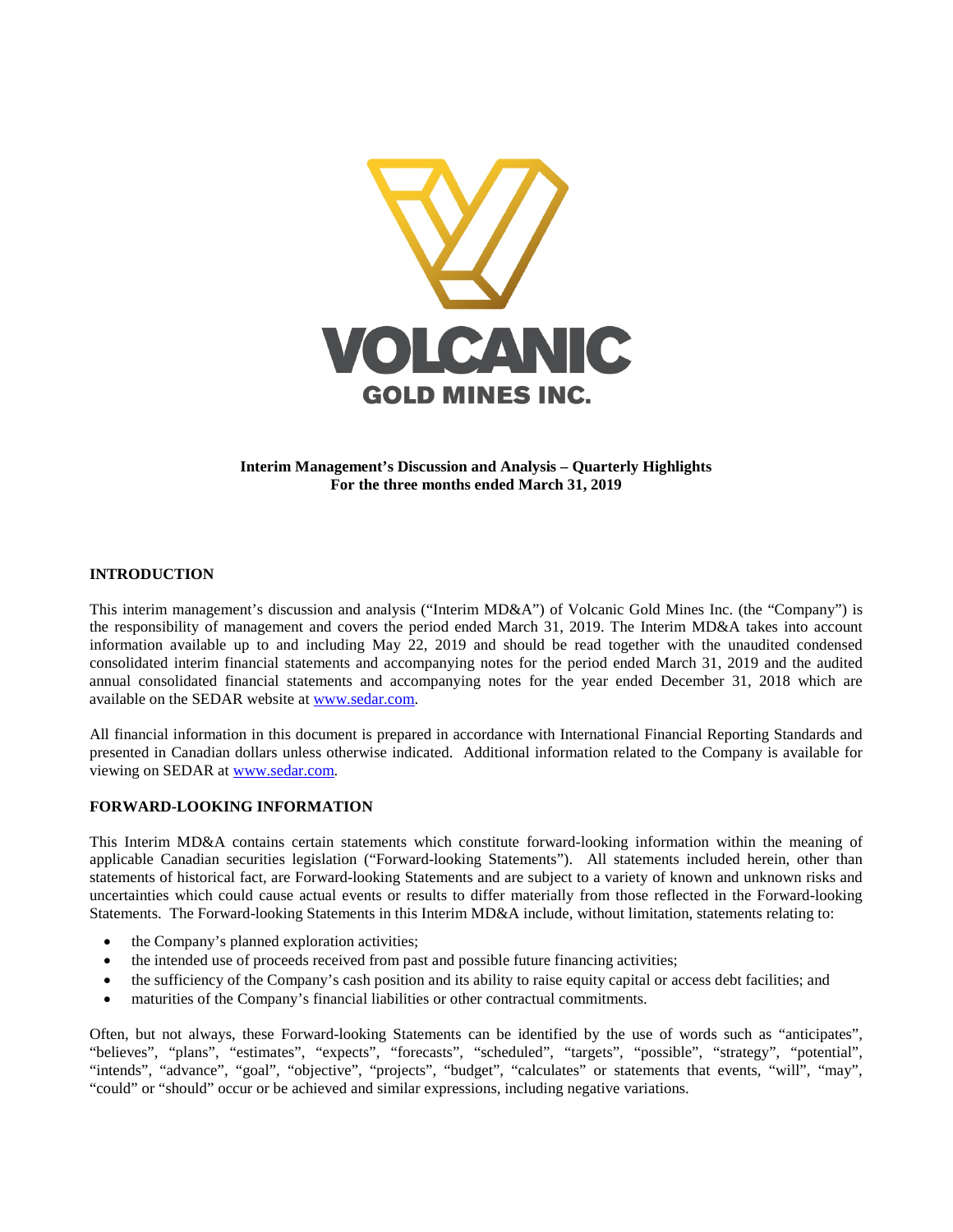Forward-looking Statements involve known and unknown risks, uncertainties and other factors which may cause the actual results, performance or achievements of the Company to be materially different from any results, performance or achievements expressed or implied by the Forward-looking Statements. Such uncertainties and factors include, among others:

- risks associated with mineral exploration and project development;
- fluctuations in commodity prices;
- fluctuations in foreign exchange rates and interest rates;
- credit and liquidity risks;
- changes in national and local government legislation, taxation, controls, regulations and political or economic developments in countries in which the Company does or may carry on business;
- reliance on key personnel;
- property title matters;
- local community relationships;
- risks associated with potential legal claims generally or with respect to environmental matters;
- adequacy of insurance coverage;
- dilution from further equity financing;
- competition; and
- uncertainties relating to general economic conditions;

as well as those factors referred to in the "Risks and Uncertainties" section in this Interim MD&A.

Forward-looking Statements contained in this Interim MD&A are based on the assumptions, beliefs, expectations and opinions of management, including but not limited to:

- all required third party contractual, regulatory and governmental approvals will be obtained for the exploration and development of the Company's properties;
- there being no significant disruptions affecting operations, whether relating to labor, supply, power, damage to equipment or other matter;
- permitting, exploration and development activities proceeding on a basis consistent with the Company's current expectations;
- expected trends and specific assumptions regarding commodity prices and currency exchange rates;
- prices for and availability of fuel, electricity, equipment and other key supplies remaining consistent with current levels; and
- the accuracy of any mineral resource estimates.

These Forward-looking Statements are made as of the date hereof and the Company disclaims any obligation to update any Forward-looking Statements, whether as a result of new information, future events or results or otherwise, except as required by law. There can be no assurance that Forward-looking Statements will prove to be accurate, as actual results and future events could differ materially from those anticipated in such statements. Accordingly, investors should not place undue reliance on Forward-looking Statements.

## **DESCRIPTION OF BUSINESS**

The Company's business is the acquisition and exploration of mineral properties, focused on consolidating land packages in under-explored countries. Management is actively seeking prospective projects for acquisition by the Company.

In March 2019, the Board of Directors determined that it would be in the best interests of the Company and its shareholders to (i) settle certain outstanding debt by the issuance of common shares, (ii) consolidate the Company's issued common shares on the basis of one new share for every seven existing shares (the "Consolidation") and thereafter (iii) complete a non-brokered private placement financing to raise proceeds of up to \$375,000 ("Private Placement").

### **All references in this Interim MD&A to loss per share, common shares, share purchase warrants and stock options reflect the Consolidation.**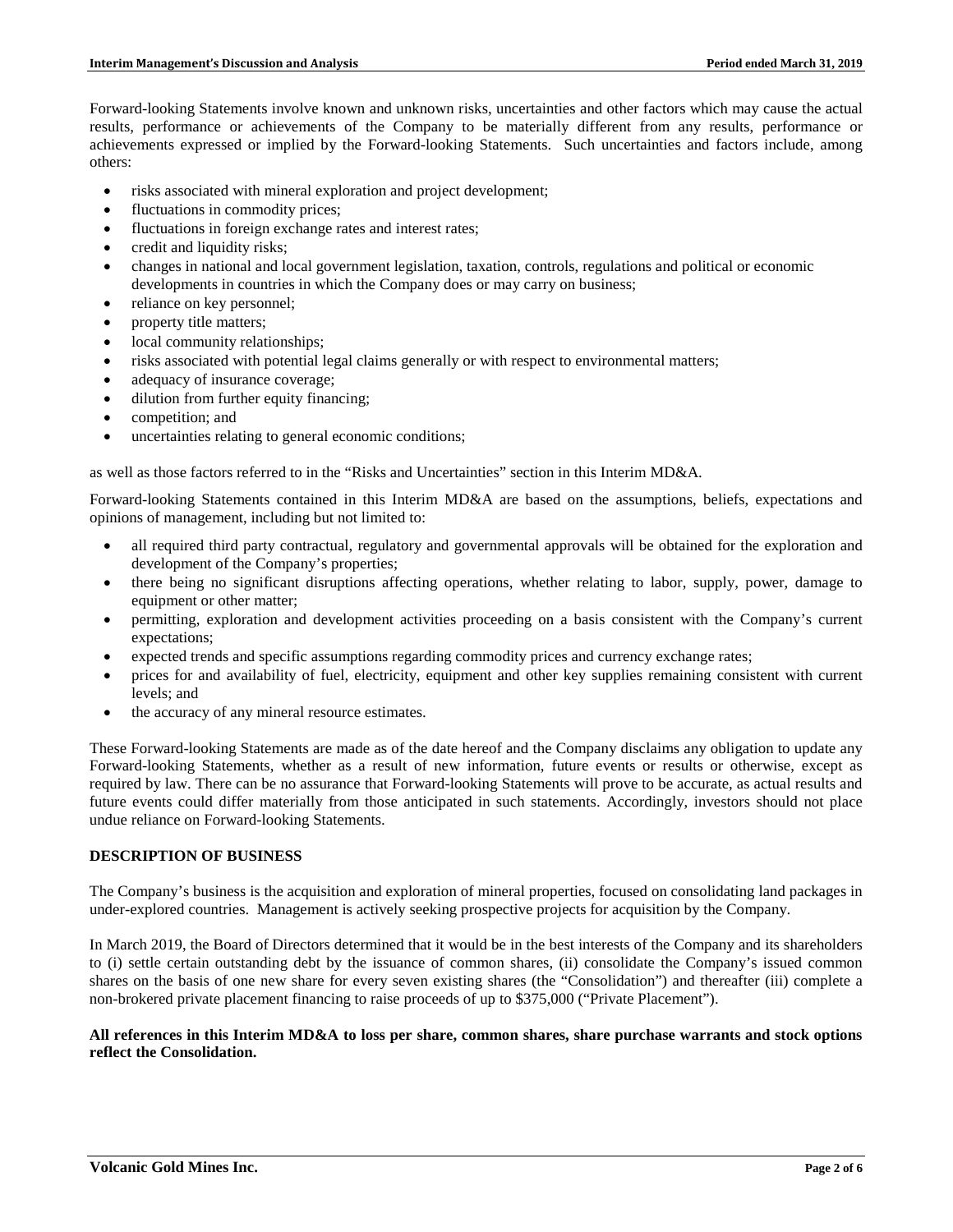In order to preserve its current cash on hand, the Company completed on March 26, 2019 a debt settlement transaction by issuing 548,660 common shares (3,840,620 pre-consolidation common shares) at a deemed price of \$0.35 per share (\$0.05 per share pre-consolidation) to settle a total of \$192,031 in debt.

The Consolidation was completed effective April 8, 2019. The name and trading symbol of the Company remain unchanged.

On April 16, 2019, the Company closed the Private Placement by issuing 1,500,000 units ("Units") at \$0.25 per Unit, raising proceeds of \$375,000. Each Unit consists of one common share and one warrant entitling the holder to purchase one additional common share of the Company at \$0.35 for one year from closing. The proceeds of the placement are intended to be used for general working capital purposes.

## **RESULT OF OPERATIONS**

All references to 'loss' in the results of operations discussion below refers to the loss attributed to equity shareholders of the Company.

During the quarter ended March 31, 2019 the Company incurred a loss \$61,809, compared to a loss of \$383,746 for the quarter ended March 31, 2018. Significant revenue and expenses for the three month periods are as follows:

|                                | March 31, 2019 |   | March 31, 2018 |
|--------------------------------|----------------|---|----------------|
| Exploration expenditures       | ۰              | S | 152,339        |
| Consulting and management fees | 16,500         |   | 40,500         |
| Investor relations             | 680            |   | 95,790         |
| Office and administration      | 16,389         |   | 29,825         |
| Regulatory and filing fees     | 6,396          |   | 7,081          |
| Salaries and benefits          | 20,519         |   | 26.743         |
| Travel                         | 205            |   | 28,445         |

The loss for the quarter ended March 31, 2019 was significantly less than the comparative quarter due to no exploration activity being incurred and a reduction in corporate activity and costs during the current quarter.

Consulting and management fees for the current quarter consisted of fees paid to the current Chief Executive Officer ("CEO") while these costs for the comparative quarter consisted of fees paid to the current CEO for advisory services, the former CEO, and the former VP, Capital Markets. Investor relations costs for the comparative quarter included agreements with third parties for capital market consulting and corporate development that expired prior to the current quarter. Office and administration costs relate mostly to an administrative cost sharing agreement with Gold Group Management Inc. ("Gold Group"), a private company controlled by the current CEO which is reimbursed by the Company for certain shared rent and other corporate expenses paid by Gold Group on behalf of the Company. Salaries and benefits costs relate primarily to Gold Group which provides administrative personnel, including the Company's Chief Financial Officer and Corporate Secretary.

## **SUMMARY OF QUARTERLY RESULTS**

The Company's quarterly mineral properties, working capital balance and operating results over the last eight quarters are summarized as follows:

|                                                                                         | Mar $'19$  | Dec $'18$  | Sept '18                 | June $18$   | Mar '18     | Dec $'17$   | Sept '17    | June $17$   |
|-----------------------------------------------------------------------------------------|------------|------------|--------------------------|-------------|-------------|-------------|-------------|-------------|
| Total assets                                                                            | \$132,437  | \$167.559  | \$291,342                | \$3,194,231 | \$3,616,449 | \$3,959,216 | \$4,710,674 | \$6,026,223 |
| Mineral properties                                                                      |            |            | $\overline{\phantom{a}}$ | 2,671,533   | 2,631,387   | 2,605,605   | 2.001.276   | 2,001,276   |
| Working capital (deficiency)<br>Loss and comprehensive loss<br>attributed to equity     | (161, 519) | (292, 217) | (116, 875)               | 220,559     | 637,928     | 1,048,676   | 1,641,285   | 2,493,624   |
| shareholders of the Company<br>Basic and diluted loss per share<br>attributed to equity | 61,809     | 173.120    | 2,359,287                | 417,682     | 383,746     | 1,288,345   | 857,938     | 1,800,330   |
| shareholders of the Company                                                             | 0.01       | 0.02       | 0.36                     | .07         | .06         | 0.14        | 0.14        | 0.28        |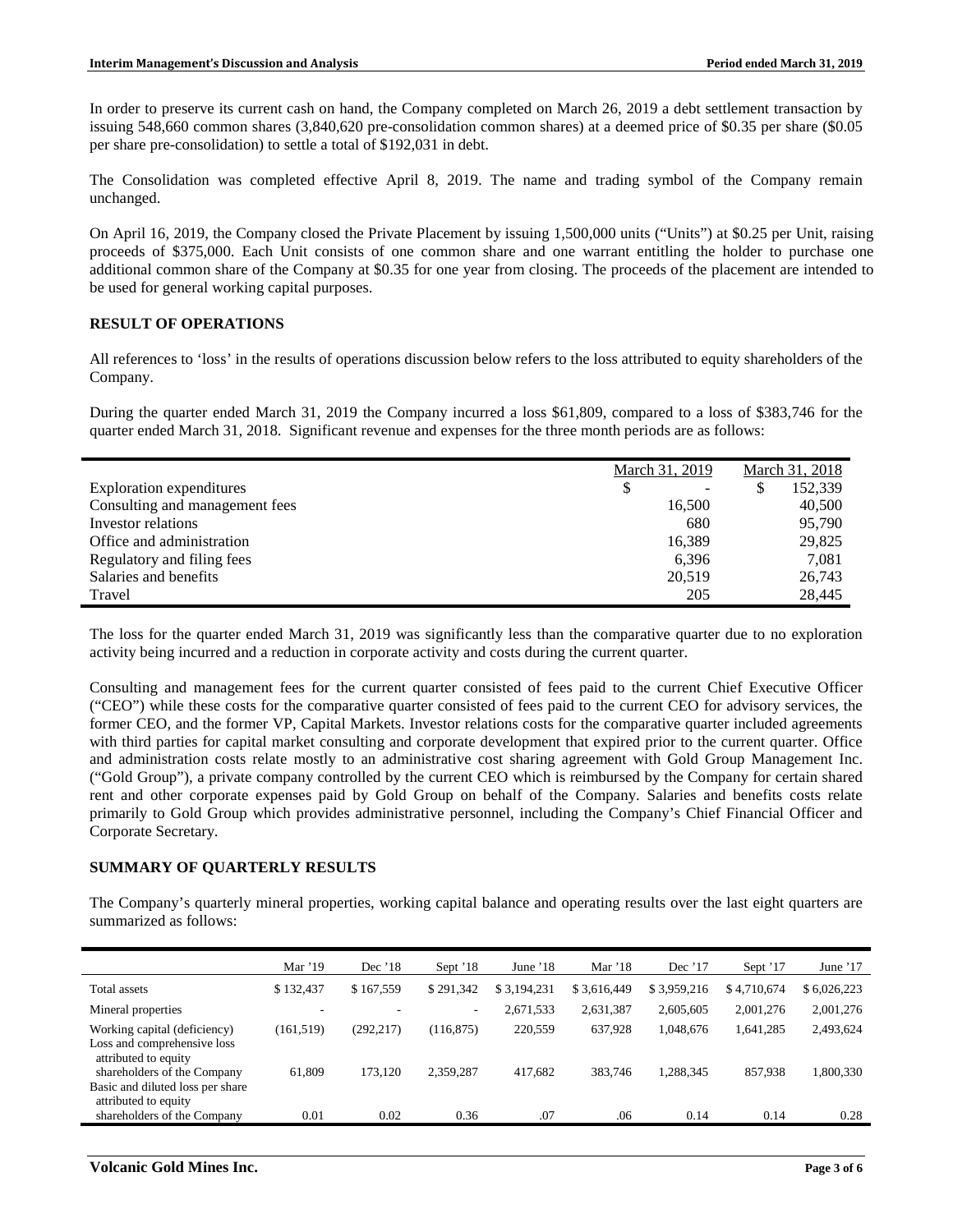With the completion of the Mandiana property acquisition in the first quarter of 2017, the Company became significantly more active, hired a new President of the Company and engaged several consultants. With exploration activity on the Mandiana and other properties in Guinea, there were higher operating expenses for the three quarters ended December 31, 2017. Throughout the five most recent quarters presented, operating expenses were lower while the Company attempted to restructure its Guinea operations and ultimately decide to cease operations in Guinea entirely.

During the quarter ended September 31, 2018, total assets were significantly reduced and the carrying costs of mineral properties reduced to nil due to mineral property acquisition costs totalling \$2,671,533 being written off.

# **LIQUIDITY AND CAPITAL RESOURCES**

The Company has financed its operations to date primarily through the issuance of common shares. The Company's exploration activities do not provide a source of income and therefore the Company has a history of losses and an accumulated deficit.

As at March 31, 2019, the Company had current assets of \$65,560 and current liabilities of \$227,079, resulting in a working capital deficiency of \$161,519. Current liabilities include a total of \$5,775 owing to directors and a former officer of the Company for accrued fees and expenses.

During the period ended March 31, 2019, the Company issued 548,660 common shares of the Company to directors and a former officer of the Company to settle debt totaling \$192,031.

Subsequent to March 31, 2019, the Company raised gross proceeds of \$375,000 by way of a private placement financing. With these private placement proceeds, the Company expects its current capital resources to be sufficient to cover its corporate operating costs over the next twelve months but not exploration expenditures, if any. As such, the Company will seek to raise additional capital as needed but recognizes the uncertainty attached thereto.

Net cash used in operating activities during the period ended March 31, 2019 was \$30,212 (2018: \$321,187).

Net cash used in investing activities during the period ended March 31, 2019 was \$Nil (2018: \$25,782).

There was no net cash provided from financing activities during the periods ended March 31, 2019 was 2018.

The Company's condensed consolidated interim financial statements have been prepared on a going concern basis which assumes that the Company will be able to realize its assets and discharge its liabilities in the normal course of business for the foreseeable future. The Company's continuing operations rely on the ability of the Company to continue to raise capital as and when needed.

## **OUTSTANDING SHARE, OPTIONS AND WARRANTS DATA**

At the date of this Interim MD&A, the Company had outstanding 8,603,880 common shares and the following stock options and warrants:

| No. of options  | <b>Exercise price</b> | <b>Expiry date</b> |
|-----------------|-----------------------|--------------------|
| 514,284         | \$4.20                | March 14, 2027     |
| 32,143          | \$4.20                | June 26, 2027      |
| 546,427         |                       |                    |
|                 |                       |                    |
|                 |                       |                    |
| No. of warrants | <b>Exercise price</b> | <b>Expiry date</b> |
| 1,500,000       | \$0.35                | April 15, 2020     |
| 1,851,237       | \$5.60                | March 8, 2022      |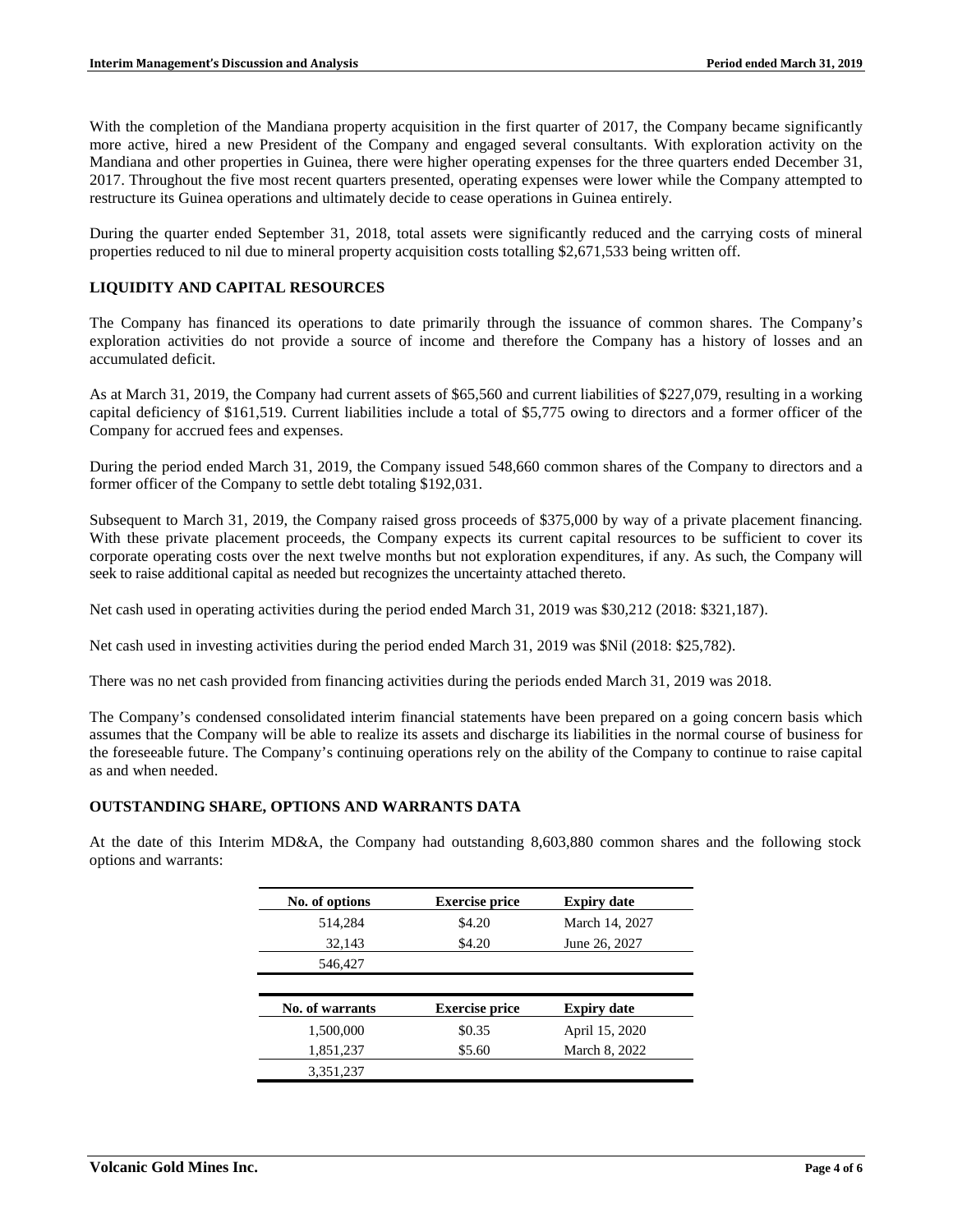### **TRANSACTIONS WITH RELATED PARTIES**

See Note 10 of the condensed consolidated interim financial statements for the three months ended March 31, 2019 for details of other related party transactions which occurred in the normal course of business.

## **ACCOUNTING POLICIES AND BASIS OF PRESENTATION**

The Company's significant accounting policies and future changes in accounting policies are presented in the audited consolidated financial statements for the year ended December 31, 2018. The following outlines the new accounting standard adopted by the Company effective January 1, 2019:

#### *IFRS 16 Leases*

IFRS 16 *Leases* requires lessees to recognize assets and liabilities for most leases. For lessors, there is little change to the existing accounting in IAS 17 Leases. The adoption of IFRS 16 did not have a material impact on the Company's condensed interim consolidated financial statements.

### **RISKS AND UNCERTAINTIES**

The operations of the Company are highly speculative due to the high-risk nature of its business in the mineral exploration industry. Companies in the exploration stage face a variety of risks and, while unable to eliminate all of them, the Company aims at managing and reducing such risks as much as possible. The Company faces a variety of risk factors such as, but not limited to, the following:

#### *Mineral Property Exploration and Mining Risks*

The business of mineral deposit exploration and extraction involves a high degree of risk. Few properties that are explored ultimately become producing mines. At present, the Company has no properties with a known commercial ore deposit. The main operating risks include: securing adequate funding to maintain and advance future exploration properties; ensuring ownership of and access to mineral properties by confirmation that option agreements, claims and leases are in good standing; and obtaining permits for drilling and other exploration activities.

#### *Joint Venture Funding Risk*

The Company's strategy includes seeking partners through joint ventures to fund future exploration and project development. The main risk of this strategy is that funding partners may not be able to raise sufficient capital in order to satisfy exploration and other expenditure terms in a particular joint venture agreement. As a result, exploration and development of future property interests may be delayed depending on whether the Company can find another partner or has enough capital resources to fund the exploration and development on its own.

### *Commodity Price Risk*

The Company is exposed to commodity price risk. Declines in the market price of gold, base metals and other minerals may adversely affect the Company's ability to raise capital or attract joint venture partners in order to fund its ongoing operations. Commodity price declines could also reduce the amount the Company would receive on the disposition of future mineral properties to a third party.

#### *Financing and Share Price Fluctuation Risks*

The Company has limited financial resources, has no source of operating cash flow and has no assurance that additional funding will be available to it for further exploration and development of projects. Exploration and development of future projects may be dependent upon the Company's ability to obtain financing through equity or debt financing or other means. Failure to obtain this financing could result in delay or indefinite postponement of exploration and development which could result in the loss of properties.

Securities markets have at times in the past experienced a high degree of price and volume volatility, and the market price of securities of many companies, particularly those considered to be exploration stage companies such as the Company, have experienced wide fluctuations in share prices which have not necessarily been related to their operating performance, underlying asset values or prospects. There can be no assurance that these kinds of share price fluctuations will not occur in the future, and if they do occur, how severe the impact may be on the Company's ability to raise additional funds through equity issues and corresponding effect on the Company's financial position.